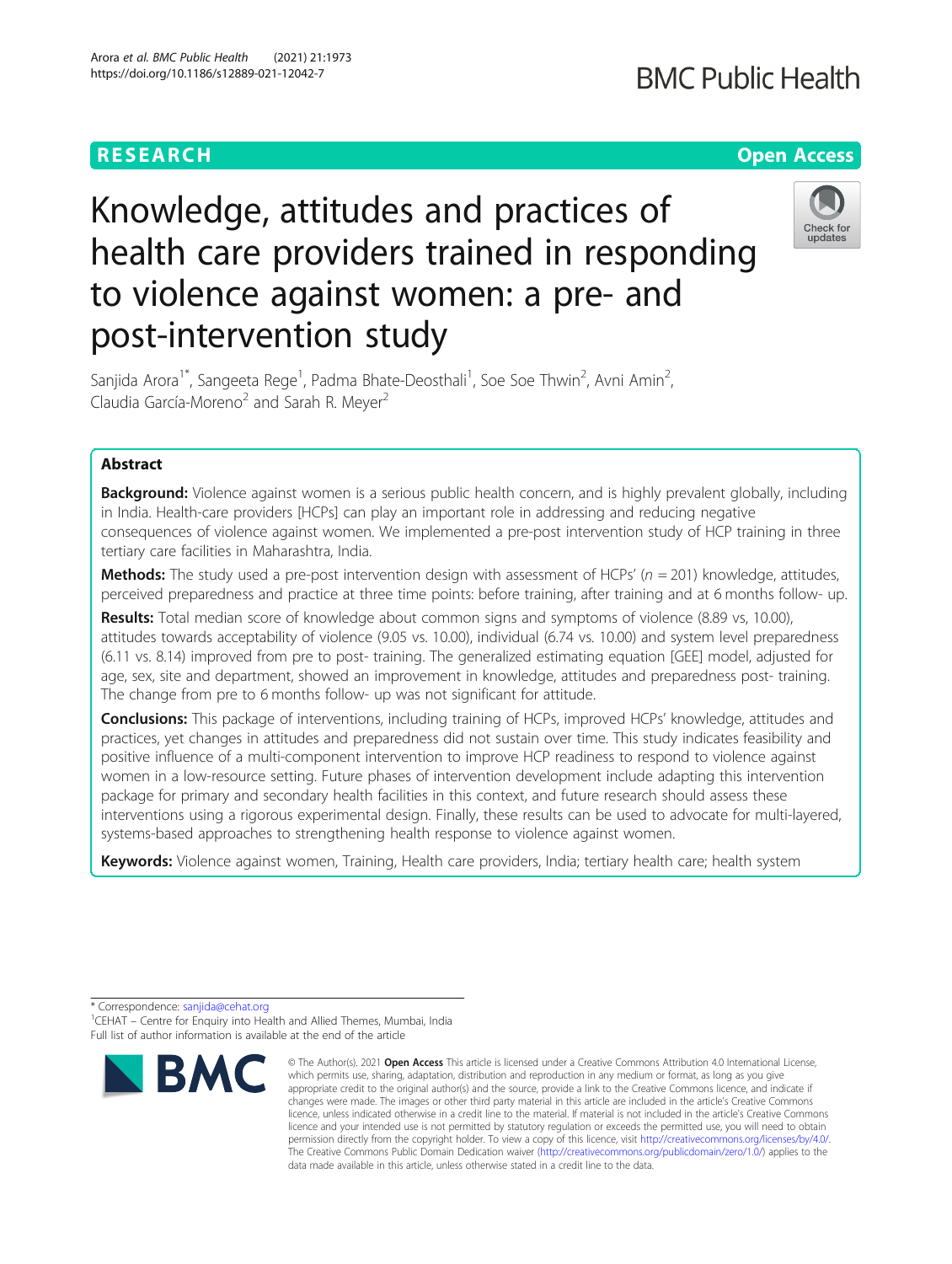#### Background

Violence against women is a pervasive and highly prevalent health and social problem, with estimates showing that almost one-in-three women globally have experienced physical and/or sexual violence by an intimate partner or non-partner sexual violence in their lifetime [[1\]](#page-11-0). It is a public health problem with significant implications for women's mental, physical and social well-being [\[2](#page-11-0)]. There is well-documented evidence which suggests strong associations between violence against women and health consequences including sexually transmitted infections, HIV, unwanted pregnancy, miscarriage, injuries, depression, suicidal ideation, substance abuse and chronic pain [\[3](#page-11-0)–[7\]](#page-11-0).

Intimate partner violence [IPV] is the most prevalent form of violence against women. In India, the fourth round (2015–16) of National Family Health Survey (NFHS) found that 31% of ever married women have been subjected to physical or sexual violence by their husband in their lifetime. Among women who have experienced partner violence, only 14% have sought any form of formal or informal support following such violence [[8\]](#page-11-0). This is despite widespread evidence that suggests that both formal and informal support systems can play a crucial role in mitigating consequences of violence against women [\[9](#page-11-0), [10\]](#page-11-0).

Health systems have an important role to play in a coordinated multi-sectoral response to violence against women [\[11\]](#page-11-0). Women facing violence have frequent contacts with health systems. Even if women do not disclose violence to healthcare providers [HCPs], HCPs are in an ideal position to identify and respond to women facing violence  $[12-14]$  $[12-14]$  $[12-14]$  $[12-14]$  $[12-14]$ . However, there are significant barriers that prevent HCPs from identifying abuse and providing appropriate care and support to women affected by violence [[15](#page-11-0), [16](#page-11-0)]. Studies have suggested HCPs' lack of awareness, skills, prejudicial attitudes towards and stereotypes of violence against women as major factors responsible for preventing abused women to access quality healthcare [\[17,](#page-11-0) [18\]](#page-12-0). For example, a study in Kenya found that providers' understandings of violence against women were based primarily on their experiences of addressing non-partner sexual violence. This had implications for their (lack of) willingness to identify and provide appropriate response for women experiencing IPV [[19\]](#page-12-0). In the Indian context, these barriers are evident from the fact that only 1% of married women who have ever faced violence from a husband sought any support from an HCP, although quarter of women reported injuries as a consequences of violence, thus indicating that even in case of injuries, survivors may not disclose violence [[8\]](#page-11-0).

In-service training is one of the widely suggested ways to address barriers faced by HCPs in responding to violence against women [\[20](#page-12-0), [21](#page-12-0)]. In order to provide the basis of a comprehensive health system response to violence against women, these training programs should influence providers' beliefs and increase HCPs' knowledge and skills to respond to women facing violence, while ensuring their safety and protecting their confidentiality [[11\]](#page-11-0). There is some evidence of effectiveness of training interventions using interactive techniques [\[22\]](#page-12-0). A pre and post-intervention study of a training intervention for public health midwives on response to IPV in Sri Lanka found that role plays, field handbooks and cultural sensitivity training were important components of the intervention [[23](#page-12-0)]. The training intervention significantly improved midwives' skills in identifying women affected by violence, improved midwives' knowledge of violence against women and decreased perceived barriers to supporting women affected by violence.

In low and middle-income countries [LMICs], there are numerous challenges in conducting in-service training of HCPs to improve healthcare response to violence against women [\[24](#page-12-0), [25](#page-12-0)]. These include gender blind medical education, HCPs' lack of time and heavy patient- load, and a high turnover of HCPs in health facilities. Furthermore, there are several system level constraints, such as inadequate numbers of available health workforce, limited infrastructure and lack of support services for referrals, which need to be addressed in order to improve quality of the health system response [[26\]](#page-12-0). Studies suggest that in order to strengthen health system response to violence against women, training of healthcare providers alone is not sufficient [[27](#page-12-0)–[29\]](#page-12-0). For example, in a study of a training intervention for general practitioners and residents in general practice in Greece, the intervention resulted in increase of knowledge and self-preparedness but it did not translate into significant changes in clinical practice, indicating the need for systems-level changes for sustainable improvements in clinical practice to be effected by training of HCPs [\[27](#page-12-0)]. Systems-level support include establishment of standard operating procedures, referral linkages, building leadership support, supportive supervision and availability of adequate infrastructure for ensuring privacy and confidentiality.

There is little evidence on characteristics, methodologies and effectiveness of training interventions adequate in meeting needs of healthcare providers in LMICs [\[30](#page-12-0)]. There are also gaps in understanding of how to implement systems readiness activities (e.g. infrastructure, management support) to further sustain changes health care providers' abilities to retain knowledge and skills and improve their clinical practice in responding to violence against women. In response to this urgent public health problem, the World Health Organization [WHO] published clinical and policy guidelines, Responding to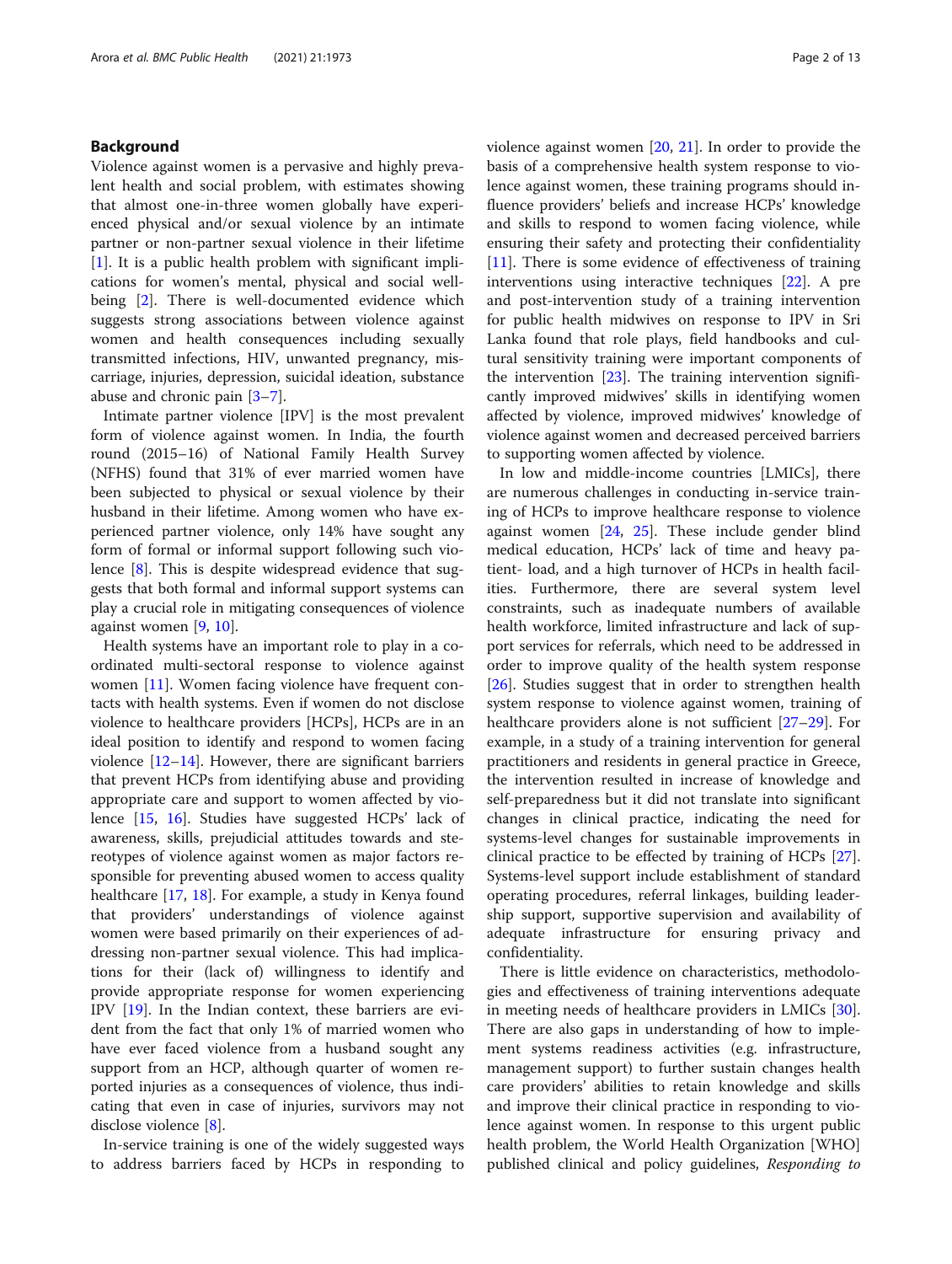intimate partner violence and sexual violence against women in 2013 [henceforth, the Guidelines], to strengthen the health care provider capacity and health system readiness to respond to violence against women [[31\]](#page-12-0). The Guidelines provide evidence-based recommendations to equip HCPs on what to do to respond to intimate partner violence and sexual violence against women. WHO has published two tools to translate the guidelines into practical "how to" instructions and job aids. One is a clinical handbook for health care providers, Health care for women subjected to intimate partner violence or sexual violence (2014) [\[32](#page-12-0)]. The second is a manual for health managers, Strengthening health systems for women subjected to intimate partner violence or sexual violence (2017) [[33\]](#page-12-0). There remain significant gaps in knowledge of how to implement and facilitate the uptake of these tools in order to effectively improve the performance of HCPs and health system/service readiness.

To address these gaps, CEHAT (Centre For Enquiry Into health and Allied Themes), a Mumbai-based research organisation, collaborated with WHO to explore approaches to implement the Guidelines and WHO tools in three tertiary hospitals of Maharashtra, India, through a multi-component implementation research project.

We conducted a mixed-methods study piloting the implementation of the Guidelines and WHO tools, in order to improve understanding of local contextual factors influencing implementation, including/particularly training, intervention outcomes and support future scale-up. The specific objectives of the overarching study were:

- 1. To validate approaches to roll out the training and service delivery improvement activities based on the Guidelines and associated tools by:
	- a. assessing needs and priorities of health care providers and managers in responding to violence against women;
	- b. adapting, implementing the training and assessing improvements in provider knowledge, attitudes, perceived preparedness and practice
	- c. assessing the relevance of the training approaches in meeting the needs of health care providers and identifying barriers and facilitators for health care providers to deliver care to women subjected to violence
- 2. To understand the perceptions of quality of care of women subjected to violence who have received care from trained health care providers.
- 3. To develop, validate and refine instruments for measuring health care providers' performance and health system/service readiness instrument

This manuscript reports on findings from Objective 1b specifically, we seek to assess: i) if the training intervention improved HCPs' knowledge, attitudes and practices related to responding to violence against women, ii) if those improvements were maintained between posttraining and 6-month follow-up, and iii) if age, sex, department and site of the HCPs was associated with changes in knowledge, attitudes and practices.

#### **Methods**

The study used a pre and post-intervention design with assessment of HCPs' knowledge, attitudes, perceived preparedness and practice at three time points: before training, immediately after training and 6 months followup. This study is the pilot stage of a multi-phase research project, and various aims (listed above), were a first step prior to our plans to expandi the intervention and conduct an impact evaluation using an experimental design. In this pilot phase, we sought to first see if the intervention could be adapted and was feasible to implement in this context, meaning that HCPs attended the trainings and demonstrated measureable changes in aspects of clinical practice addressed in the training. This study design was selected to ensure the most rigorous design while taking into account the range of challenges present in implementing training and assessing training outcomes in this context.

#### Setting

This study was conducted in two districts in the state of Maharashtra, India between July 2018 and April 2019. The study was carried out at three tertiary medical teaching hospitals: Aurangabad Government Medical College, Aurangabad and Miraj Government Medical College and Sangli District Hospital. These facilities were identified based on their participation in a prior collaborative project with CEHAT on integrating gender within medical education [\[34\]](#page-12-0), implemented in these and five other hospitals in the state of Maharashtra. The selected hospitals were attached to the medical colleges that had performed best in terms of integrating modules on gender in pre- service curriculum. Further, they were selected as there were at least two gender sensitive medical educators in these facilities who could lead the implementation of the intervention. These hospitals were identified as being the most suitable for this study because integration of gender within medical education can be utilized as a foundation upon which to further build capacity related to violence against women. However, there is still great diversity within and across the hospitals in both districts in terms of capacity and readiness to respond to VAW.

Aurangabad district has a population of about 3.7 million and the Government medical college is biggest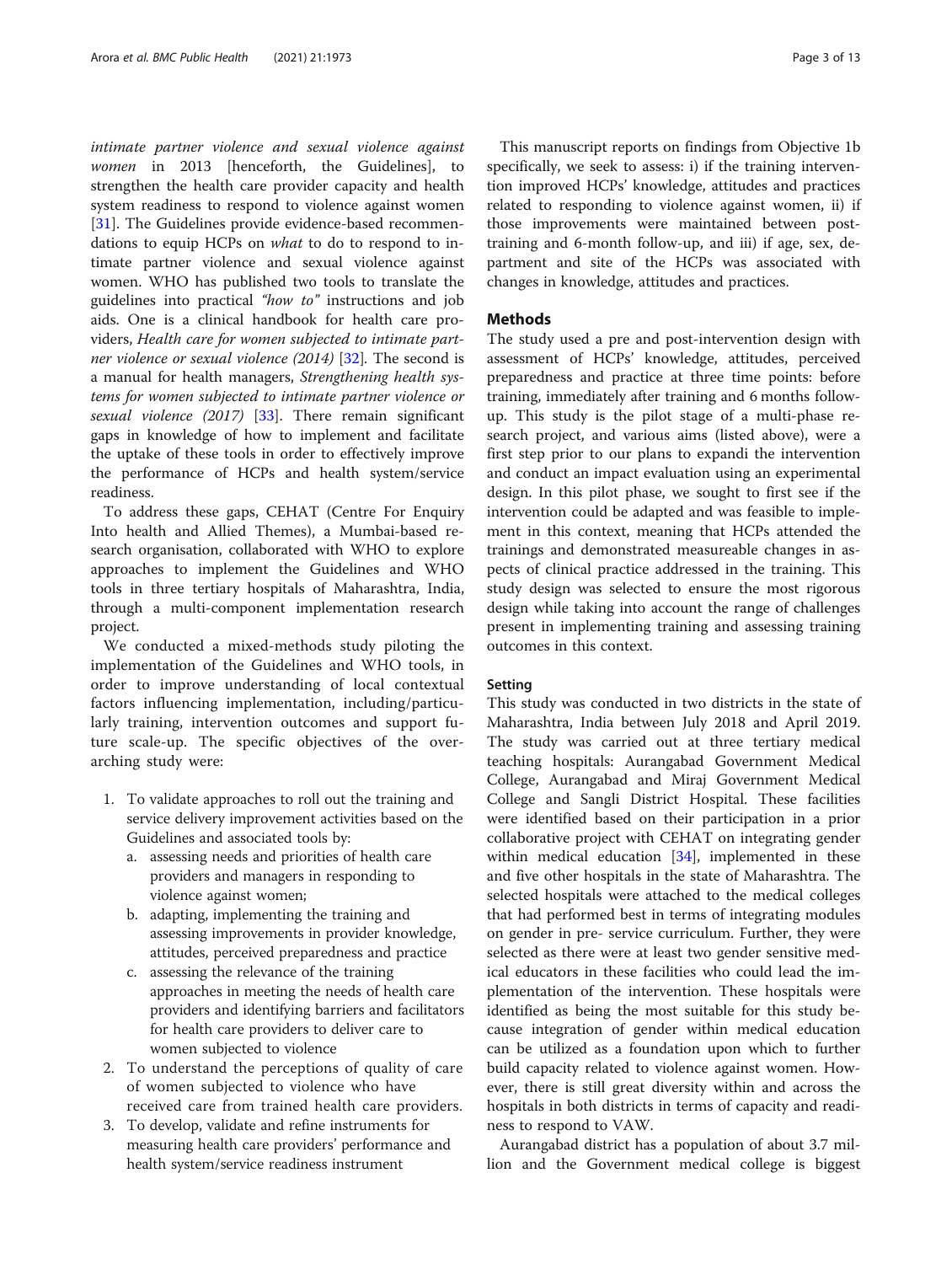tertiary care hospital for central Maharashtra [[35\]](#page-12-0). It has more than 1000 beds and serves as a referral point for both urban and rural population. The average flow of patients on outpatient basis is about 27,000/month and about 5600/month as in- patient visits [\[36\]](#page-12-0). Sangli district has a population of about 2.8 million with 75% of the population being rural [[37](#page-12-0)]. Miraj medical college has 320 beds while a district hospital managed by college has a total of 380 beds. On average, 52,000 patients visit Miraj medical college and Sangli district hospital every month on an outpatient basis [[38](#page-12-0)].

#### Participants

The training participants were selected based on the following criteria: i) HCPs providing services to patients in any of the following three departments: Obstetrics & Gynecology, General Medicine and Casualty/ Emergency. These three departments were selected as more women access clinical care in these departments and HCPs who were less likely to be transferred from study sites for the duration of the study.

Given that this study was conducted as part of a formative phase of research, the sample size in this study was not based on power calculations. Rather, it was determined based on the feasibility of including the largest number of healthcare providers in the training given their availability and interest in developing skills to respond to violence against women. We estimated that a minimum of 30% of healthcare providers could take part in the training and be retained and feasibly followed up over the three time-points. This gave us an approximate sample size of 170 HCPs which was further increased to 220 to account for an expected 20% of attrition of providers at the 6 month follow-up assessment.

#### Intervention

The training approach employed the following steps. A cascade training approach was employed, wherein a selected group of senior administrators of the selected departments were trained as master trainers. These master trainers were trained over a period of five days by experts such as other healthcare providers, as well as lawyers, academicians and women's rights activists experienced in training healthcare providers on violence against women. The master trainers then then trained other HCPs in their own facilities, both their peers as well as junior providers. A total of eight two-day and eight half-day peer led refresher trainings were conducted by trainers at their respective health facilities. A maximum of 30 participants were included in each training and a mix of doctors, nurses and social workers were trained together. The trainings were planned in advance so that a arrangements could be made to cover routine clinical service provision. The rationale for including different cadres together in training sessions was to minimize inter-professional cadre hierarchies that exist between doctors, nurses and social workers, create an across health professional cadre team approach, and allow for triaging survivors needing care in accordance with role/function of each cadre and their time availabilities to carry out certain tasks related to responding to violence. The training was built on a draft curriculum manual developed by WHO, based on the Guidelines, and CEHAT's curriculum [\[39](#page-12-0)], which reflects its decadelong work with the Indian public health sector on violence against women. The training content was translated in Marathi and was also made available as a manual to trainers. Table [1](#page-4-0) shows topics included in the modules implemented in the training.

Participatory methods including role plays, clinical case studies, vignettes, and games were used by trainers to deliver the training. At one site, the trainers invited protection officer to jointly conduct the session on the legal mandate of healthcare providers. At the end of the training, a pocket-sized reminder card describing steps for providing first line support to women was given to each participant.

Additionally, several system level changes were implemented to enable HCPs to apply the skills they learned during the training and sustain changes in clinical practice. These system changes included: i) establishment of standard operating procedures for establishing privacy, confidentiality, clinical care and documentation of cases; ii) establishment of referral linkages by organizing a meeting between healthcare administrators and organizations providing support services; iii) creating a referral directory for healthcare providers; iv) Introducing a one page documentation register as part of the health management information systems to enable HCPs to document case of violence; v) creation of job-aids for providing care, documentation and maintaining privacy and confidentiality; and vi) discussion of care and support for domestic violence survivors ('case management') in clinical meetings with HCPS to facilitate supervision, mentoring and peer-to-peer learning for other HCPs in the facility.

#### Study instrument

A self- administered, paper-based structured questionnaire was used to assess baseline, and changes in HCPs' knowledge of, attitudes towards, perceived preparedness and clinical practices regarding violence against women, immediately after the training and 6 months after the training. The survey instrument was developed by incorporating relevant items from the Physician Readiness to Manage Intimate Partner Violence Survey tool [PRE-MIS], the Domestic Violence Healthcare Provider Survey Scales [DVHPSS] and the Demographic and Health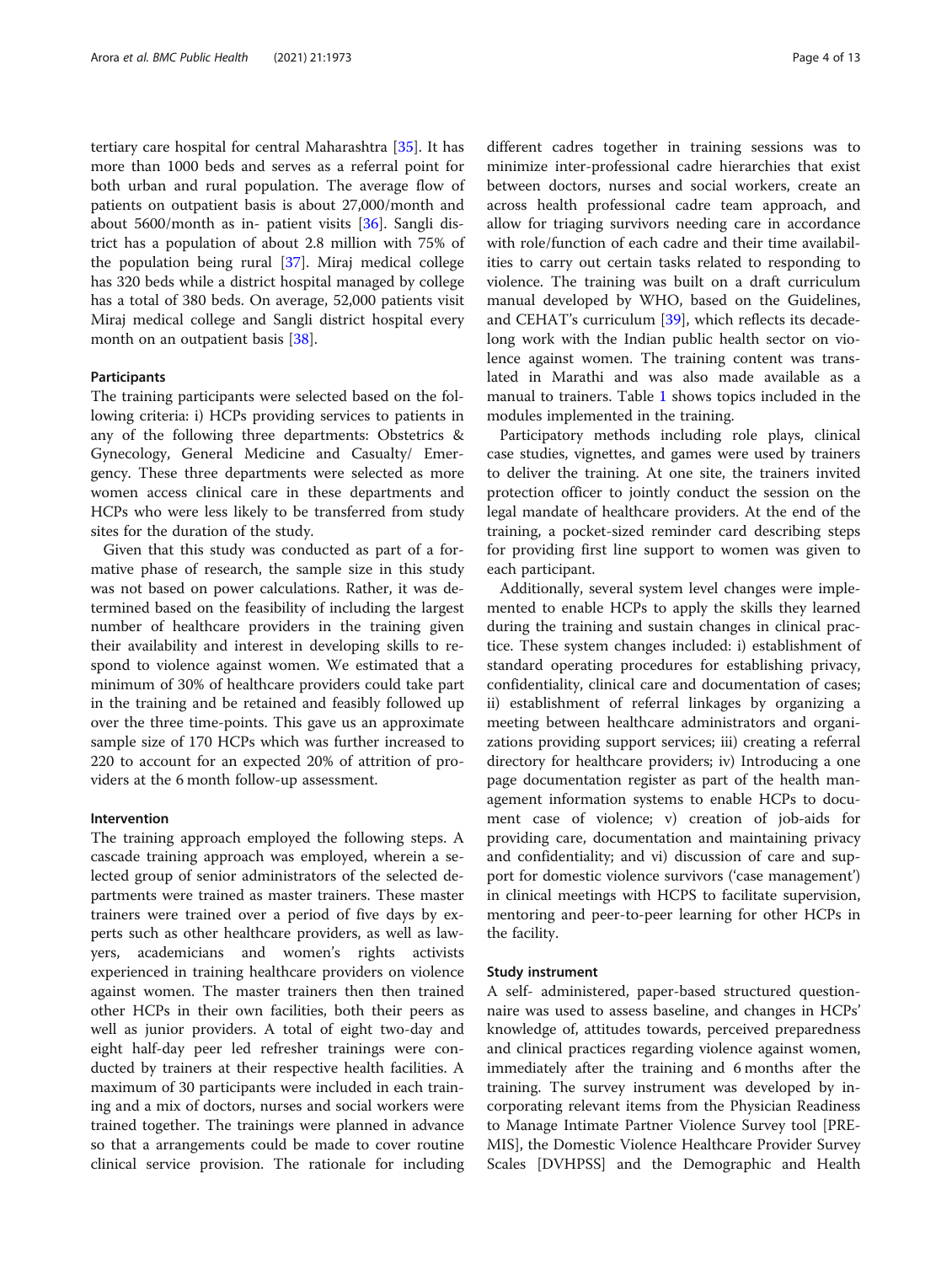<span id="page-4-0"></span>

| Table 1 Modules and concepts addressed in the training |  |
|--------------------------------------------------------|--|
|--------------------------------------------------------|--|

| Knowledge, Attitudes<br>and Preparedness  | Themes covered in<br>training                 | Topics included under themes                                                                                                                  |
|-------------------------------------------|-----------------------------------------------|-----------------------------------------------------------------------------------------------------------------------------------------------|
| Knowledge and attitude<br>oriented topics | Awareness about violence<br>against women     | Prevalence, forms, and health consequences of violence, VAW as a public health issue                                                          |
|                                           | Concepts related to violence<br>against women | Difference between sex and gender, gender norms, patriarchy, intersectionality, myths<br>about VAW                                            |
|                                           | Role of HCPs in responding<br>to VAW          | Signs and symptoms indicating violence, legal mandate of healthcare providers in India,<br>Identification by healthcare providers-ways to ask |
| Skills in clinical care                   | Establishing ideal response<br>of HCPs        | Provision of first line support – Listen, Inquiry, Validate, Enhanced Safety and Support<br>(LIVES)<br>Documentation of cases                 |

Surveys [DHS] questions on attitudes towards violence against women. The PREMIS and DVHPSS are existing instruments designed to measure HCPs' preparedness to respond to survivors of intimate partner violence [\[40](#page-12-0)]. The PREMIS has been validated in the United States of America and the DVHPSS has been validated in Uganda and Nigeria [\[41\]](#page-12-0). Items pertaining to Indian legal frameworks, such as an item on provisions of Protection of Women from Domestic Violence Act, 2006, were added to adapt to the local context.

The instrument was translated into Marathi and piloted with a sample of 20 doctors and nurses working in a tertiary hospital in Mumbai, Maharashtra. The results of the pilot test indicated that some changes were needed, including improving clarity of some items, and further adapting other items to the local context. For example, the term "intimate partner violence" was replaced with the term "domestic violence" throughout the tool, as legal and policy frameworks in India refer to domestic violence to indicate domestic relationships that go beyond an intimate partner and capture violence perpetrated by in-laws and other family members. The item "It is important not to share or discuss the woman's information with anyone unless she authorizes it" was changed to "It is important not to share or discuss the woman's information with anyone unless she consents to it," as the word "authorize" was not clear to providers.

We calculated Cronbach's alpha for various domains based on baseline data, and considering these results, we dropped some questions focused on gender norms and perceptions of the role of healthcare providers for the purpose of this analysis due to very low values of Cronbach's alpha. The following constructs were analysed for this manuscript:

i. Knowledge: Knowledge in this analysis was measured using 15 items with response as yes, no or don't know. Each correct answer was given a score of 1, while incorrect and don't know response were given a score of 0. Knowledge was assessed using two sub-domains: knowledge of clinical signs

and symptoms indicating violence, and knowledge of appropriate ways to ask about violence. Examples of knowledge related items are: "Which of the following are warning signs that a woman may have been subjected to sexual violence or domestic violence?" Repeated unwanted pregnancy? - Yes/No/ Don't know and Alcohol or drug abuse? - Yes/No/ Don't know, and "Which of the following are the most appropriate ways to ask about domestic violence?"–"Are you a victim of domestic violence?" - Yes/No/ Don't know and "Has your partner ever hurt or hit you?" - Yes/No/ Don't know

- ii. Attitudes: Attitudes were measured by a total of 13 items. The attitudes of providers were assessed by using the Demographic and Health Survey Domestic Violence module items on acceptability of violence against women (7 items) and items assessing attitudes towards asking women about violence (6 items) (the Professional Role Resistance/ Fear of offending the Patients sub-scale from the DVHPSS). The acceptability of violence against women was measured with responses: Never acceptable/Sometimes acceptable/Acceptable and the score ranged from 3 to 1, where Never acceptable was given score 3. Attitudes towards role of HCPs was measured using 5-point Likert scale. Examples of items assessing attitudes towards role of HCPs asking about violence are: "If I ask non-abused patients about domestic violence, they will get very angry" and "I am afraid of offending the patient if I ask about domestic violence"
- iii. Perceived Preparedness: Perceived preparedness of HCPs was considered at individual and system level. Items related to system level preparedness like support from colleagues, was captured using responses yes, no or don't know. Individual preparedness was measured using 5-point Likert scale: Not at all prepared, slightly prepared, somewhat prepared, sufficiently prepared and quite well prepared.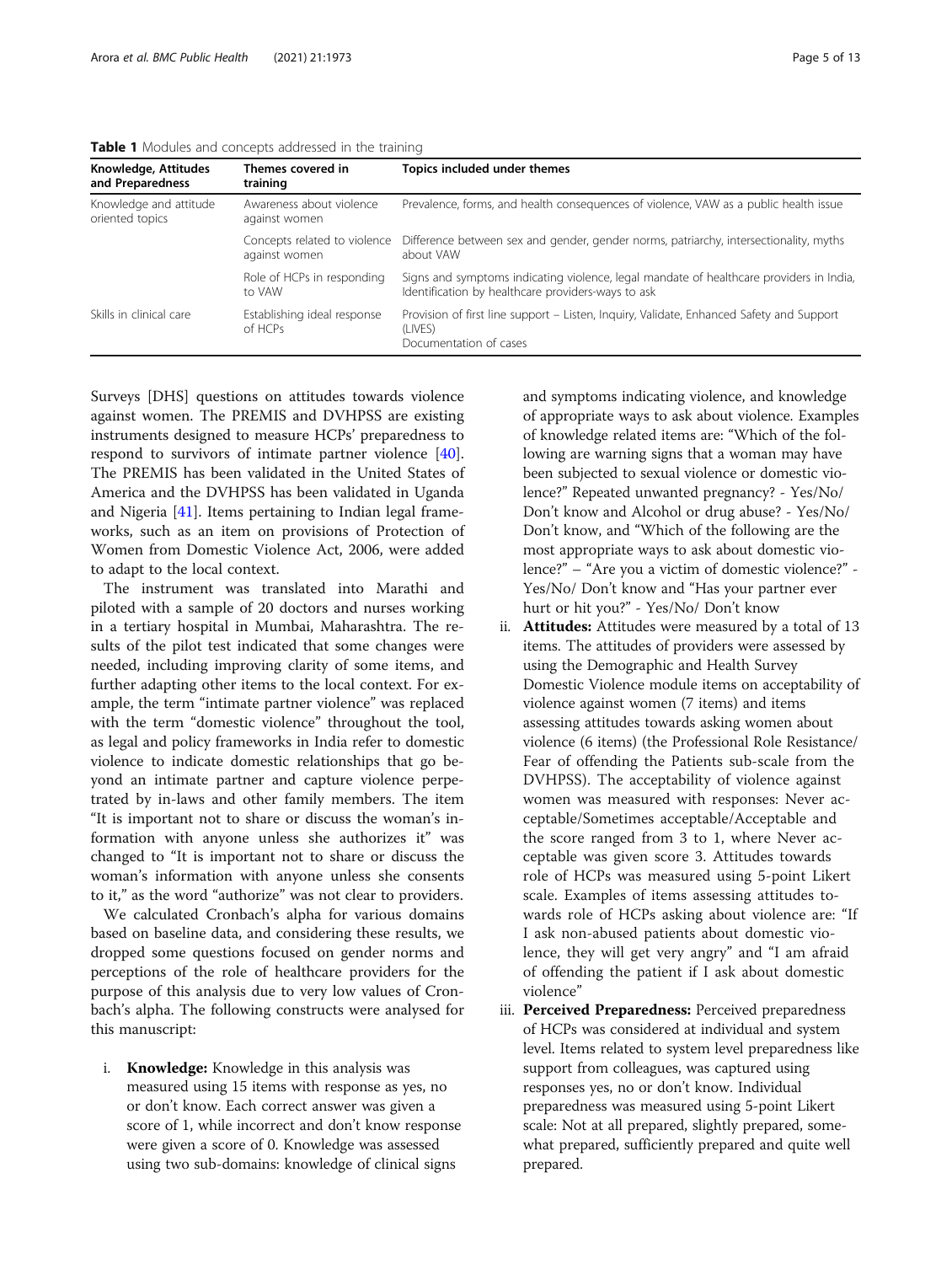iv. Practices: Practice was assessed using items focused on identification of cases in last 3 months and services provided by healthcare providers to women.

The tool administered immediately after the training was the same as the baseline instrument except that it did not include the question on practice in last 3 months. Additional items were added to 6 months follow-up tool to capture perceived need for additional training, facilitators and barriers faced by healthcare providers in responding to women facing violence. Table 2 displays each construct, domain, sources for the items, and the Cronbach's alpha. The full list of items in each domain is included in Appendix 1.

#### Data collection

The survey instrument was administered at three points of time: before starting training (i.e. pre-training), immediately after the training (i.e. post-training) and six months after the training (i.e. 6-month follow-up). To increase the participation of providers at post- 6 month assessment, we organized a half day refresher training and the tool was administered before commencing the refresher training. The average time taken by providers to complete the tool was 35 to 40 min. A unique ID number specific to each respondent was used to match each of the three assessments. Following paper-based self-completion of the surveys, CEHAT research team members entered the data into OpenClinica, an online data entry system. We checked accuracy of entered data by comparing paper surveys to entered data randomly.

#### Data analysis

We used SPSS Version 20.0 for statistical analyses [\[42](#page-12-0)]. We conducted descriptive data analysis to examine and summarize socio- demographic details of participants: age, number of years of clinical experience, department and role within the health facility, i.e. doctor, nurse, social worker. As number of items in each domain were varied and the range of responses was different, we rescaled domains. The rescaling of domains was done so as to have same lower and upper limits (0–10). This was done by computing the score of each of the domains out of 10 i.e. by dividing the original score with the original range and then multiplying by 10. Since there were two domains under each construct, the score of domains were added to calculate scores of constructs. Thus, the scores of knowledge, attitudes and perceived preparedness ranges from 0 to 20. The scores of each domain under each construct were summed (for example, adding the clinical knowledge score and the ways of asking about violence score for a total knowledge score), thus each domain (knowledge, attitudes and practices) ranges from 0 to 20.

The distribution of scores of knowledge, attitudes and preparedness was assessed graphically by plotting histograms, and the Shapiro-Wilk test indicated that all outcome measures were significantly different from the normal distribution. The pair-wise comparison can lead to inflated Type I error, therefore the overall effect of training was assessed using multivariable Generalized Linear Models using Generalized estimating equation (GEE) that were adjusted for age, sex, site and department. The GEE model was also used to present the effect of training on each of the domain. We used an exchangeable correlation matrix with a robust estimator assuming homogeneous correlation between repeated measurements of scores. As dependent variables wereare not normally distributed, gamma log link with type III analysis was used. The main effects model with a three-level indicator for time (pre-, post-, and 6 month follow-up) as independent variable was fitted to estimate change in dependent variable (scores) at post- and at 6 month follow-up. .

All models were adjusted for age of the provider, training site, department of the provider as there is evidence in literature on role of age and sex of the healthcare provider in determining the impact of training (12). As trainers were site specific, site was included in the model to assess any difference in outcomes of training. The three departments differ from each other in terms of patient load and health symptoms with which female patients present. Thus, department was one of the variables included in GEE model.

Table 2 Construct, domains, sources and Cronbach's alpha of measures

| Construct           | <b>Domain</b>                                        | Source                                                                            | Cronbach's<br>alpha |
|---------------------|------------------------------------------------------|-----------------------------------------------------------------------------------|---------------------|
| Knowledge (15 items | Clinical knowledge (9 items)                         | Adaptation of items from PREMIS                                                   | 0.70                |
| total)              | Ways to ask about violence (6 items)                 | Adaptation of items from PREMIS                                                   | 0.60                |
| Attitudes (13 items | Acceptability of violence (7 items)                  | DHS Domestic Violence Module                                                      | 0.84                |
| total)              | Attitudes towards asking about violence<br>(6 items) | Professional Role Resistance/Fear of offending the Patients sub-<br>scale, DVHPSS | 0.71                |
| Preparedness (15    | Individual preparedness (9 items)                    | Adaptation of items from DVHPSS and PREMIS                                        | 0.93                |
| items)              | System-level preparedness (6 items)                  | Adaptation of items from DVHPSS                                                   | 0.72                |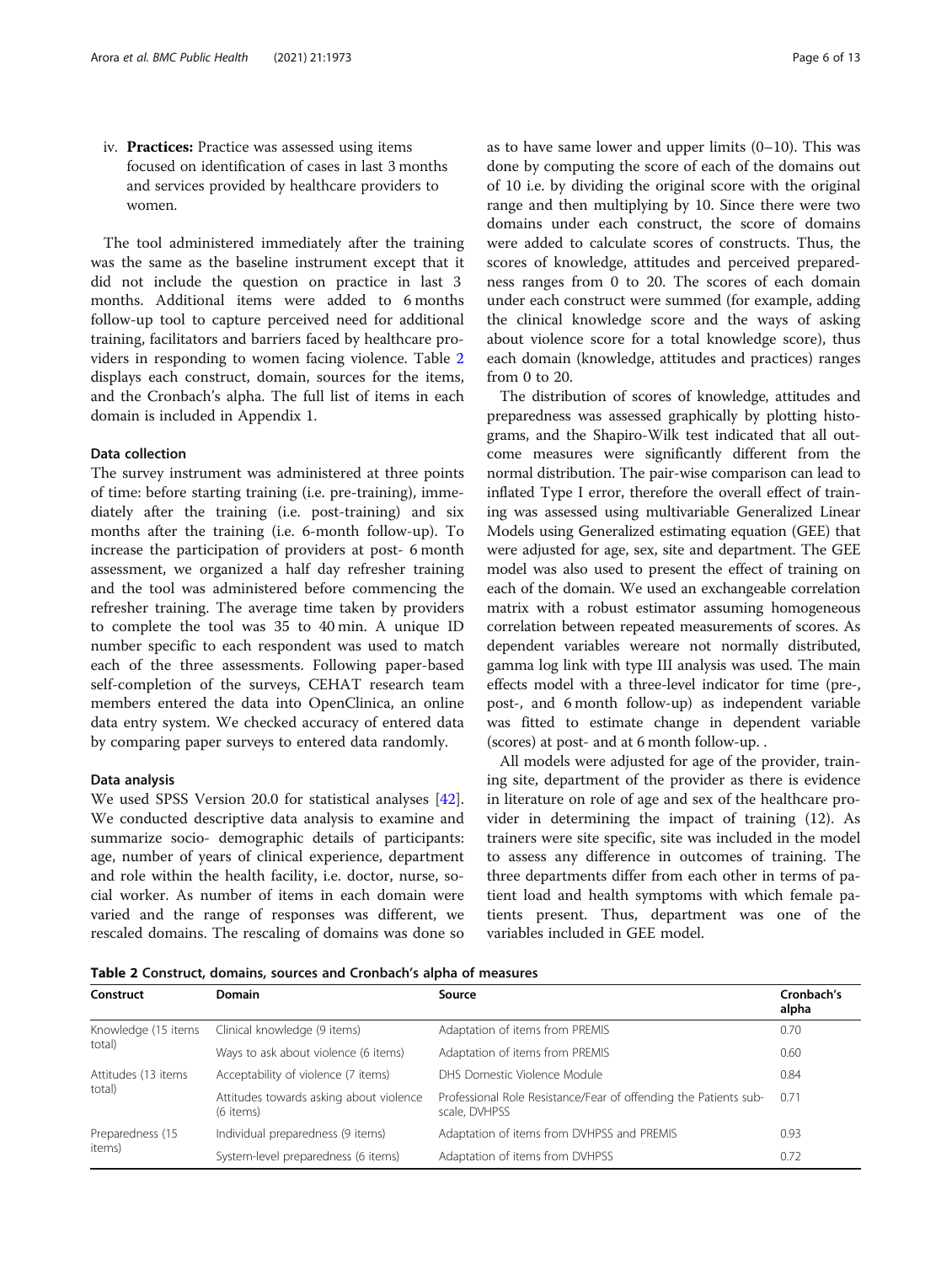For analysis purposes, data of HCPs from Miraj and Sangli were pooled because the two hospitals are managed by the same administration and the master trainers who are senior health administrators and health care providers rotate between the two hospitals. The training of HCPs from Miraj and Sangli hospitals was done together and by master trainers who worked and oversaw HCPs in both facilities, therefore in all analyses, outcomes from these two facilities were combined.

#### Ethical considerations

The project was reviewed and approved by the Institutional Ethics Committee of CEHAT. The project was also approved by the Research Project Review Panel [RP2], an independent technical review panel of the HRP (the UNDP/UNFPA/UNICEF/WHO/World Bank Special Programme of Research, Development and Research Training in Human Reproduction) at the WHO, and the World Health Organization's Ethics Review Committee [ERC], which reviews all human subjects research conducted or supported by WHO. Permission to conduct the study was also obtained from Directorate of Medical Education and Research (DMER), Maharashtra, which is the governing body for tertiary teaching hospitals in Maharashtra. Informed consent was obtained from all participants. The informed consent was translated into the Marathi and informed participants about

the measures implemented to ensure confidentiality. The unique ID for matching three levels of questionnaire was stored separately from the registration lists of trainings. All methods were carried out in accordance with relevant guidelines and regulations.

#### Results

#### Characteristics of the study population

Table 3 shows characteristics of study population. The assessment at before training, after training and 6 months following training was completed by 201 of 220 (91.4%) HCPs. 19 HCPs (8.6) were lost to follow-up at 6 months. There was no difference in the sociodemographic characteristics of those lost to follow-up compared to the sample retained at follow-up. Transfer of HCPs from one health facility to another was the most common reason for loss to follow- up. Out of 201 providers, 90 providers were from Aurangabad hospital while 111 were from Miraj-Sangli hospitals. About 54% of providers were nurses or nursing assistants, 41% were doctors and the remaining were social workers. 70% of HCPs were females while remaining were males. About 52% of HCPs were 25 to 34 years of age. The majority of providers (41.3%) were from Obstetrics and Gynecology department, followed by Medicine (36%). The mean number of years of clinical experience of providers was 11.9 years  $(SD = 9.7)$  with a range of less than a year to

|                             | Aurangabad N (%) | Miraj- Sangli N (%) | Full sample<br>N(%) | p-value |
|-----------------------------|------------------|---------------------|---------------------|---------|
| Sex                         |                  |                     |                     |         |
| Male                        | 27 (30.0%)       | 33 (29.7%)          | 60 (29.9%)          | 0.967   |
| Female                      | 63 (70.0%)       | 78 (70.3%)          | 141 (70.1%)         |         |
| Name of department          |                  |                     |                     |         |
| Gynecology                  | 35 (38.9%)       | 48 (43.2%)          | 83 (41.3%)          | 0.034   |
| Medicine                    | 40 (44.4%)       | 33 (29.7%)          | 73 (36.3%)          |         |
| Casualty                    | $8(8.9\%)$       | 24 (21.6%)          | 32 (15.9%)          |         |
| Other*                      | 7(7.8%)          | $6(5.4\%)$          | 13 (6.5%)           |         |
| Job within facility         |                  |                     |                     |         |
| Medical doctor              | 32 (35.6%)       | 51 (45.9%)          | 83 (41.3%)          | 0.101   |
| Nurse and Nursing Assistant | 53 (58.9%)       | 56 (50.4%)          | 109 (54.3%)         |         |
| Others**                    | $5(5.6\%)$       | $4(3.6\%)$          | $9(4.4\%)$          |         |
| Age                         |                  |                     |                     |         |
| Less than 25 years old      | $9(10.0\%)$      | $8(7.2\%)$          | 17 (8.4%)           | 0.848   |
| 25-34 years old             | 46 (51.1%)       | 58 (52.3%)          | 104 (51.7%)         |         |
| 35-44 years old             | 19 (21.1%)       | 23 (20.7%)          | 42 (20.8%)          |         |
| 45 years or older           | 16 (17.8%)       | 22 (19.8%)          | 38 (18.9%)          |         |
| Total N (% of full sample)  | 90 (44.8%)       | 111 (55.2%)         | 201 (100%)          |         |

\* A total of n = 13 participants were working in other departments at the time of the training (surgery and psychiatry), but were included in the training as they were nurses who rotated into the relevant departments.\*\*Others include social workers and clinical department helpers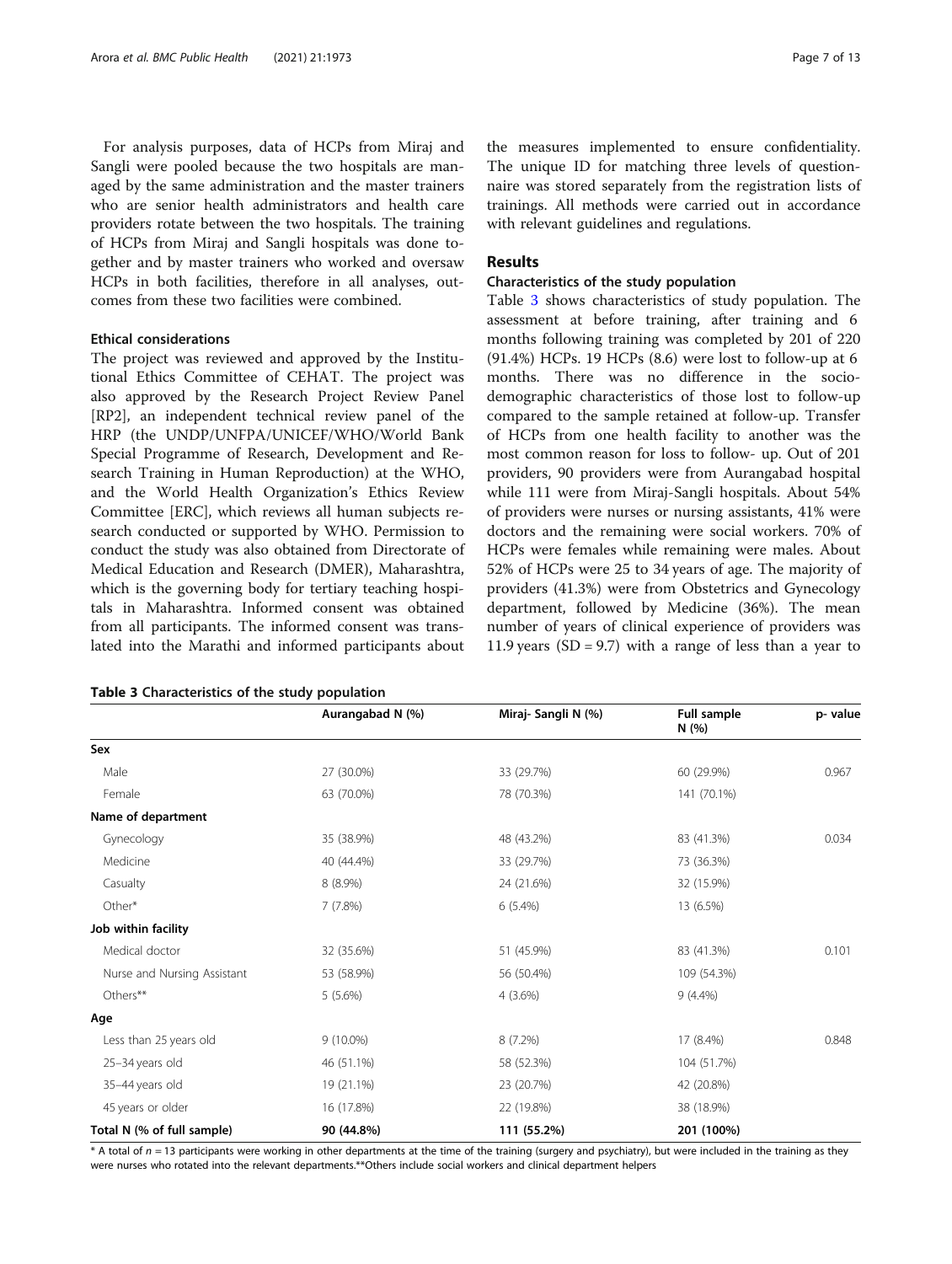32 years. There was no significant hospital- wise difference found in socio-demographics of HCPs apart from department of participants, which can be attributed to the small number of participants in the "other departments" category in both sites. The on-site trainings covered all doctors and nurses from the three departments included in this study, therefore the demographic characteristics of participants are representative of all HCPs working in the three departments.

#### Change in knowledge of providers

Table 4 shows change in median scores of two domains of knowledge - clinical knowledge and appropriate ways to ask about violence. The table also includes GEE estimates for change in clinical knowledge and ways to ask about violence with pre- training as reference. The median score of clinical knowledge of VAW increased from pre to post training (8.89 vs. 10.00) There was no change in median score between post-training and 6-month follow-up. The GEE model adjusted for age, sex, department and site indicated a significant change from pre to post- training ( $p < .001$ ) and pre to 6-month follow-up  $(p < .001)$  for both clinical knowledge and ways to ask about violence.

#### Change in attitudes of providers

Table [5](#page-8-0) shows change in median scores of providers' attitudes towards acceptability of violence against women and HCPs' attitudes towards asking women about violence. The median score on attitudes towards acceptability of violence increased (i.e. views that violence was acceptable decreased) from pre to post and this improvement was sustained at 6-month follow-up (9.95 vs 10.00). The adjusted GEE estimates revealed a significant change in attitude towards less acceptability of intimate partner violence from pre to post  $(p \lt 0.001)$  and 6month follow-up ( $p = .002$ ).

#### Change in HCPs' perceptions of preparedness

Table [6](#page-8-0) shows change in perceived preparedness of HCPs in terms of individual and systems level support. The median scores of both individual level preparedness (6.74 vs. 10.00) and system level support (6.11 vs. 8.14) improved considerably between pre and post-training. However, a decline in median scores was observed from

post- training to 6- month follow-up for both individual (10.00 vs. 8.33) and system level preparedness (8.14 vs. 7.04). After adjusting for age, sex, site and department the GEE estimates shows significant increase in individual and system preparedness from pre to post and 6 months follow-up.

#### Change in practice of providers to identify and provide services to women facing violence

Table [7](#page-9-0) shows identification of survivors in last 3 months by HCPs and provision of different kinds of support services before training and 6 months later. Six months post- training, 72.1% of providers had identified at least one survivor in the last 3 months as compared to 48.8% before training ( $p < .001$ ). This increase in identification was not found to be significant for providers from Aurangabad hospital (24.4% vs. 25.9%,  $p = 0.385$ ,  $n = 90$ ). A highly significant increase in identification was found for female providers  $(35.5\% \text{ vs. } 52.7\%, p < .001, n = 141)$ and providers from Miraj- Sangli (24.4 vs. 46.3%,  $p < .001$ ,  $n = 101$ ). At 6-months follow-up, a two-fold increase in the provision of support services like provision of basic information to woman about violence (32.3% vs. 68.7%), discussing options with women (32.8 vs. 70.6%), helping woman to develop a safety plan for (24.9% vs. 51.2%) and referral to support services (25.4% vs. 58.7%) was found. All of these differences were significant at the  $p < .001$  level.

Further, we also analysed the improvement in the practice of those HCPs who reported identifying cases of violence before training  $(n = 81, Table 8)$  $(n = 81, Table 8)$ . Amongst these providers, a highly significant ( $p < .001$ ) improvement in provision of support services like providing basic information about domestic violence (64.2% vs. 95.1%), offering supportive statements (81.5% vs. 100%), documentation of cases (51.9% vs. 79%) and making external referrals (53.1% vs. 81.5%) was found.

#### Results of generalised estimating equation

Table [9](#page-10-0) shows the results of the GEE model on change in overall scores from pre to post and from pre to 6 months for knowledge, attitudes, and practice. A multivariable generalised GEE model was fitted with knowledge, attitudes and practice scores as dependent variables and time, department, sex, age, centre and site

Table 4 Change in Knowledge from pre to post and 6-month follow-up

|                               | <b>TWATE</b> . Change in implemented to his to post and o month follow ap- |                                  |                                        |                                                                      |                                                                                 |  |  |
|-------------------------------|----------------------------------------------------------------------------|----------------------------------|----------------------------------------|----------------------------------------------------------------------|---------------------------------------------------------------------------------|--|--|
| Variable                      | Pre-<br>training<br>Median<br>(IQR)                                        | Post-training<br>Median<br>(IQR) | 6 months follow- up<br>Median<br>(IQR) | <b>B Coefficient (Adjusted)</b><br>(95% Wald confidence<br>interval) | <b>B Coefficient (Adjusted)</b><br>Follow- up (95% Wald confidence<br>interval) |  |  |
| Clinical Knowledge            | 8.89(3)                                                                    | 10.00 (1.67)                     | 10.00 (1.43)                           | $0.10(0.07 - 0.13)^*$                                                | $0.09$ $(0.05 - 0.12)^*$                                                        |  |  |
| Ways to ask about<br>violence | 8.33(3)                                                                    | 8.00(2)                          | 8.33(3.33)                             | $0.10(0.03 - 0.15)^*$                                                | $0.09(0.04 - 0.15)^*$                                                           |  |  |

\*GEE estimates are significant at  $p < 0.01$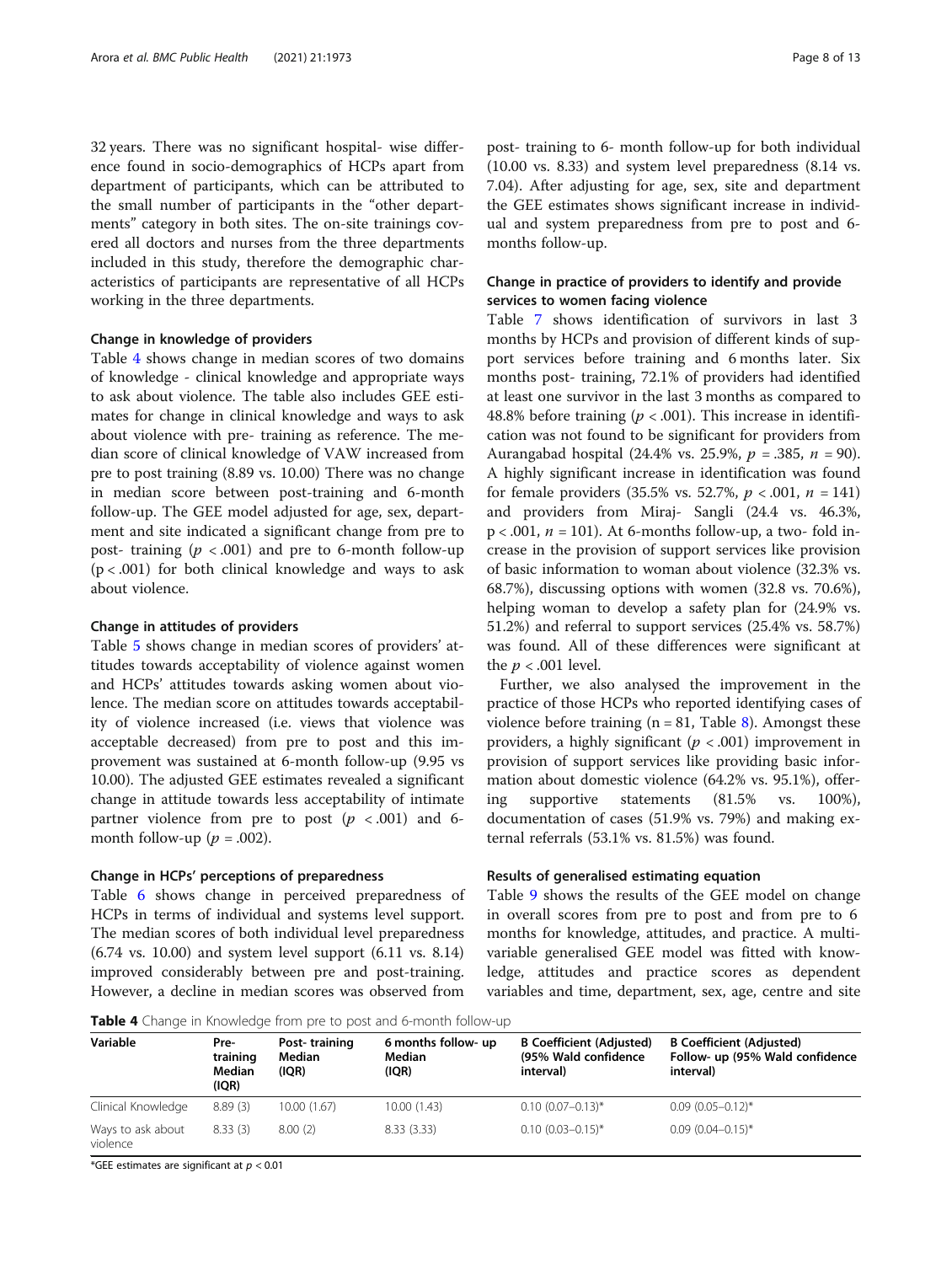| Variable                                         | Pre-training<br>Median<br>(IQR) | Post-training<br>Median<br>(IQR) | 6-month follow-up<br>Median<br>(IQR) | <b>B</b> Coefficient<br>(Adjusted)<br>(95% Wald confidence<br>interval) | <b>B</b> Coefficient<br>(Adjusted)<br>(95% Wald confidence<br>interval) |
|--------------------------------------------------|---------------------------------|----------------------------------|--------------------------------------|-------------------------------------------------------------------------|-------------------------------------------------------------------------|
| Acceptability of partner violence                | 9.05(4.00)                      | 10.00(1.43)                      | 10.00(1.76)                          | $0.10(0.08 - 0.14)^*$                                                   | $0.06(0.02 - 0.10)^*$                                                   |
| Attitudes towards asking women<br>about violence | 5.45(2)                         | 5.56 (2.78)                      | 5.78 (2.63)                          | $0.03$ ( $-0.02 - 0.08$ )                                               | $-0.01$ ( $-0.06 - 0.05$ )                                              |

<span id="page-8-0"></span>Table 5 Change in attitudes about intimate partner violence from pre to post and 6-month follow-up

\*GEE estimates are significant at  $p < 0.01$ 

as independent variables. The GEE model indicated that change in scores from pre training to post training was significant for knowledge, attitudes, and perceived preparedness. The change in scores from pre to 6 months follow- up was not found to be significant for attitude. Our findings indicate that the training intervention improved knowledge, attitudes and practices of HCPs, with variation in changes in these domains at different time points. In the unadjusted model, the change in knowledge, attitudes and perceived preparedness were found to be same as that in adjusted model. This indicates that age, sex, site and department have no effect on the amount of change in knowledge, attitudes and perceived preparedness of providers over time.

#### **Discussion**

This pilot study reports on the influence of a training intervention on knowledge, attitudes, and skills of HCPs to ask about violence, provide first-line support and enable provision of social and legal support through referrals. The intervention in this study includes both training and system level changes to create a supportive ecosystem for HCPs to respond to VAW. Various organisational changes such as establishing protocols, mentoring by senior clinicians, and establishing referral linkages were introduced to enable trained HCPs to respond to violence against women in their clinical practice. Some of these system-level changes were also integrated into training, for example delivery of training by clinicans with managerial responsibilities ensured mentorship. The presence of stakeholders involved in providing external support services helped in building capacities of HCPs for making external referrals.

This study fills an important gap in literature as there are few interventions for improving HCP response to violence against women but there are few with an

evaluation component [\[43](#page-12-0)]. Further, the majority of training interventions that have been assessed have been implemented in North America, with a very limited evidence-base from LMICs particularly in Asia [[44\]](#page-12-0). For example, a recent systematic review of trials of HCP training (comparing interventions to a wait-list or placebo group) to improve IPV response found that of the 19 included studies, three quarters of all studies were conducted in the USA, and no studies were conducted in Asia [[45](#page-12-0)]. The common outcomes measured by the studies included knowledge, beliefs, self- confidence, skills of healthcare providers and patient related outcomes like perceptions of women about the services provided by HCPs [[44](#page-12-0)].

The findings of the present study have indicated a significant increase in overall knowledge, supportive attitudes towards survivors and individual HCP preparedness following training, however, change in attitudes between pre-training and 6 month follow-up was not significant. This gain of knowledge and skills were also reflected in the significant increase in proportion of HCPs identifying and responding to cases of violence, as well as other supportive practices, such as offering vaidating and supportive statements and talking to women about their needs. This is an important finding because other evaluation studies have reported mixed findings for change in identification and response to survivors by HCPs [\[46\]](#page-12-0). As the intervention included both training and organisational changes, this study found the largest magnitude of change in perceived preparedness when we compared pre- training, post- training and 6 months follow- up scores. Further, our study found that the change was retained for knowledge whereas for attitudes and perceived preparedness, the change was not sustained over time. This finding indicates that bringing and sustaining change in attitudes and beliefs of

**Table 6** Change in perceived preparedness from pre to post and 6-month follow-up

| Variable                         | Pre-training<br>Median<br>(IOR) | Post-training<br>Median<br>(IOR) | 6 -month follow-up<br>Median<br>(IQR) | <b>B Coefficient (Adjusted)</b><br>(95% Wald confidence<br>interval" | <b>B</b> Coefficient (Adjusted)<br>(95% Wald confidence<br>interval) |
|----------------------------------|---------------------------------|----------------------------------|---------------------------------------|----------------------------------------------------------------------|----------------------------------------------------------------------|
| Individual level<br>preparedness | 6.67(4)                         | 10.00(2.96)                      | 8.33(1.67)                            | $0.29(0.23 - 0.35)^*$                                                | $0.25(0.19 - 0.31)^{*}$                                              |
| System level support             | 6.11(4)                         | 8.14(2.96)                       | 7.04(3.33)                            | $027 (0.22 - 0.34)^*$                                                | $0.18(0.12 - 0.24)^*$                                                |

\*GEE estimates are significant at  $p < 0.01$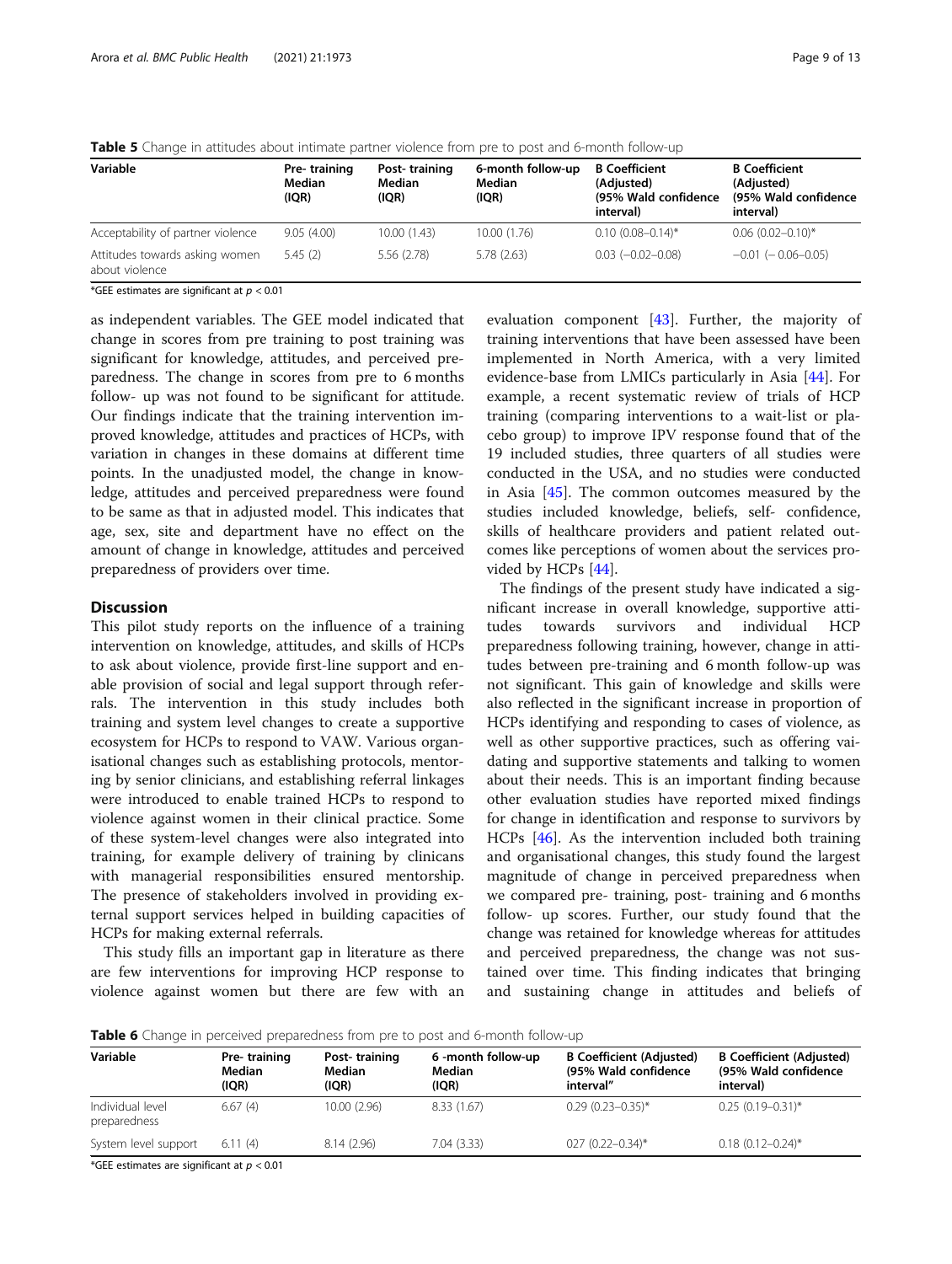#### <span id="page-9-0"></span>Table 7 Change in practice

| Variable                                                                                                                  | Pre-<br>training | 6-months follow-<br>up | D-<br>value |
|---------------------------------------------------------------------------------------------------------------------------|------------------|------------------------|-------------|
| <b>Actual practice</b>                                                                                                    | n(%)             | n(%)                   |             |
| In last 3 months have identified a woman facing violence                                                                  | 98 (48.8%)       | 145 (72.1%)            | < 0.001     |
| Male $(n = 60)$                                                                                                           | 27 (13.4%)       | 39 (19.4%)             | 0.026       |
| Female $(n = 141)$                                                                                                        | 71 (35.3%)       | 106 (52.7%)            | < 0.001     |
| Aurangabad ( $n = 90$ )                                                                                                   | 49 (24.4%)       | 52 (25.9%)             | 0.325       |
| Miraj-Sangli ( $n = 111$ )                                                                                                | 49 (24.4%)       | 93 (46.3%)             | < 0.001     |
| Services provided                                                                                                         |                  |                        |             |
| Provided basic information about domestic violence to the woman                                                           | 62 (32.3%)       | 138 (68.7%)            | 0.015       |
| Offered validating and supportive statements                                                                              | 83 (41.3%)       | 143 (71.1%)            | 0.003       |
| Talked to the woman about her needs                                                                                       | 72 (35.8%)       | 138 (68.7%)            | 0.015       |
| Discussed the options she may have                                                                                        | 66 (32.8%)       | 142 (70.6%)            | 0.019       |
| Documented domestic violence history and physical examination findings in patient's chart                                 | 52 (25.9%)       | 111 (55.2%)            | 0.008       |
| Assessed the immediate level of danger for the woman                                                                      | 60 (29.9%)       | 116 (57.7%)            | 0.008       |
| Helped the woman to create a plan to increase her and her children's safety                                               | 50 (24.9%)       | 103(51.2)              | 0.002       |
| Provided education or resource materials about domestic violence to the woman (pamphlets,<br>brochures, etc.)             | 25 (12.4%)       | 62 (30.8%)             | 0.002       |
| Referred the woman to support services available within the community (psychological, legal, shelter, 51 (25.4%)<br>etc.) |                  | 118 (58.7%)            | 0.007       |

providers requires ongoing reinforcement and further training. Also, our findings indicate that changes in different aspects of attitudes vary. The attitudes of HCP towards acceptability of violence changed between pretraining and post-training, and pre-training and 6 month follow-up. However, attitudes towards the role of HCPs in asking about violence did not change between pretraining and post-training, and pre-training and 6 month follow-up. These findings are consistent with the literature [\[30](#page-12-0), [46\]](#page-12-0), and this finding also resonates with the evidence which indicates that consideration of domestic

violence as a private matter is a key barrier in establishing response of HCPs to violence [\[47,](#page-12-0) [48\]](#page-12-0).

The outcomes that we assessed are not clinical outcomes, and therefore we cannot ascertain if the size of the differences in these outcomes represent meaningful improvements in the quality of healthcare provided to women experiencing violence. However, the results presented in Tables 7 and 8 indicate changes in practices in terms of identifying women, providing referral and support services, and assessing women's safety, and represent a substantial shift in practice in the context of the

|  |  |  |  |  | <b>Table 8</b> Improvement in practice of providers who reported identifying women at baseline and 6 month follow-up ( $n = 81$ ) |  |  |  |  |  |
|--|--|--|--|--|-----------------------------------------------------------------------------------------------------------------------------------|--|--|--|--|--|
|--|--|--|--|--|-----------------------------------------------------------------------------------------------------------------------------------|--|--|--|--|--|

| <b>TWAIS O</b> improvement in plactice of providers who reported identifying women at basemic and omfortunionow ap (i) = 01) |                  |                       |             |
|------------------------------------------------------------------------------------------------------------------------------|------------------|-----------------------|-------------|
| Variable                                                                                                                     | Pre-<br>training | 6-month follow-<br>up | D-<br>value |
| Services provided                                                                                                            | n(%)             | n(%)                  |             |
| Provided basic information about domestic violence to the woman                                                              | 52 (64.2%)       | 77 (95.1%)            | < 0.001     |
| Offered validating and supportive statements                                                                                 | 66 (81.5%)       | 81 (100%)             | < 0.001     |
| Talked to the woman about her needs                                                                                          | 60 (74.1%)       | 77 (95.1%)            | 0.001       |
| Discussed the options she may have                                                                                           | 53 (65.4%)       | 80 (98.9%)            | < 0.001     |
| Documented domestic violence history and physical examination findings in patient's chart                                    | 42 (51.9%)       | 64 (79%)              | < 0.001     |
| Assessed the immediate level of danger for the woman                                                                         | 47 (58%)         | 68 (84%)              | 0.001       |
| Helped the woman to create a plan to increase her and her children's safety                                                  | 40 (49.4%)       | 56 (69.1%)            | 0.008       |
| Provided education or resource materials about domestic violence to the woman (pamphlets,<br>brochures, etc.)                | 19 (23.5%)       | 31 (38.3%)            | 0.038       |
| Refer the woman to support services available within the community (psychological, legal, shelter, etc.)                     | 43 (53.1%)       | 66 (81.5%)            | < 0.001     |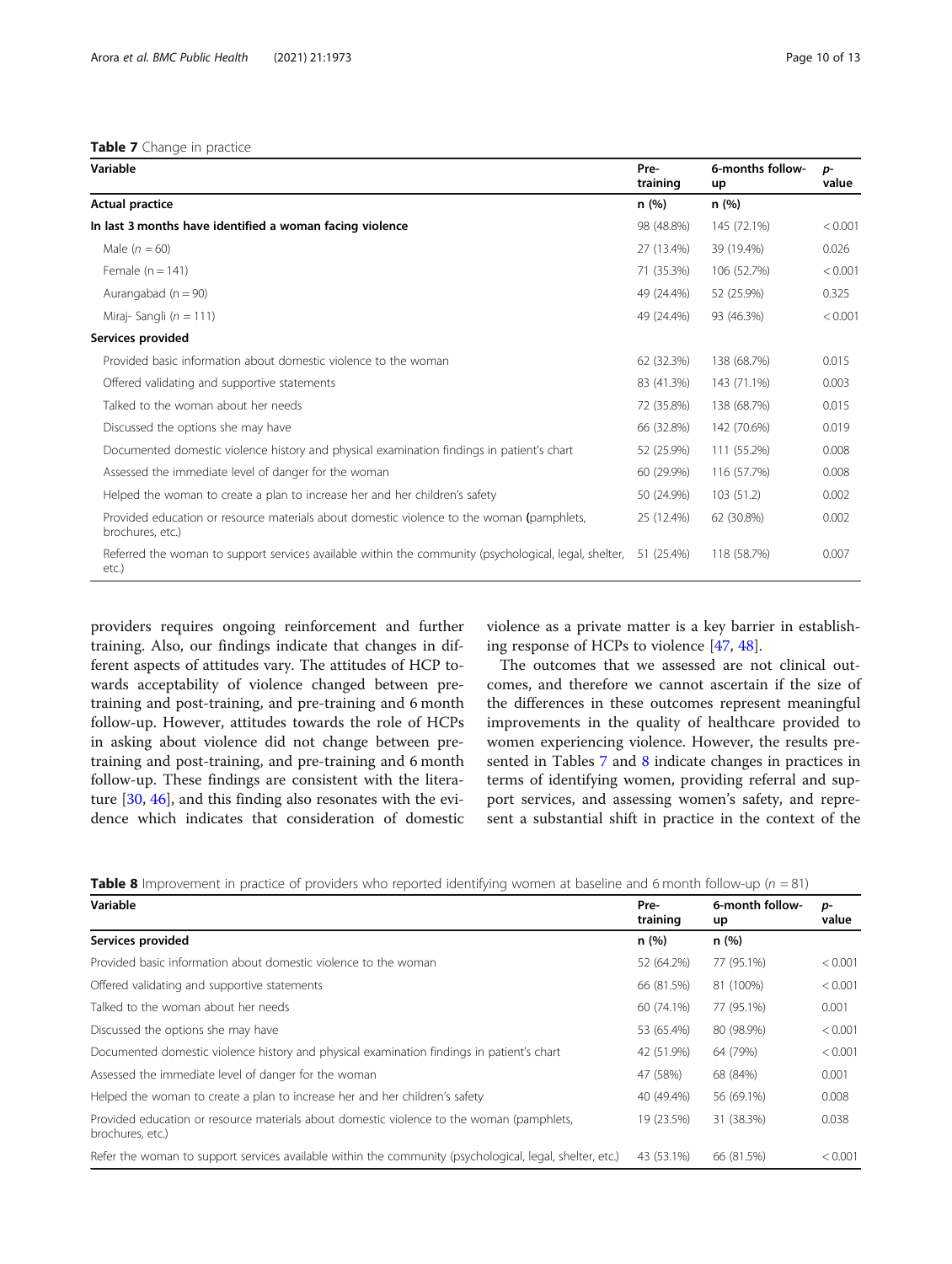#### <span id="page-10-0"></span>Table 9 GEE model adjusted for sex, site, age, department

|                                                     | <b>Adjusted Change in Scores</b>                    |                                                        |
|-----------------------------------------------------|-----------------------------------------------------|--------------------------------------------------------|
| Knowledge Estimate (95% Wald<br>confidence interval | Attitudes Estimate (95% Wald<br>confidence interval | Preparedness Estimate (95% Wald<br>confidence interval |
| $2.83$ $(2.76 - 2.90)^*$                            | $2.83$ $(2.74 - 2.91)^*$                            | $2.40(2.27 - 2.52)^*$                                  |
| $0.09(0.05 - 0.13)^*$                               | $0.04(0.00 - 0.11)$                                 | $0.25(0.20-0.30)$ *                                    |
| $0.09(0.05 - 0.13)^*$                               | $0.08$ $(0.05 - 0.11)^*$                            | $0.32$ $(0.26 - 0.37)$ *                               |
| Reference                                           | Reference                                           | Reference                                              |
|                                                     |                                                     |                                                        |

\*GEE estimates are significant at  $p < .0.01$ 

Indian healthcare system, where women experiencing violence usually only receive care for immediate symptoms. In addition, our qualitative findings on HCPs' perceptions of the impact of their participation in the training on their practices will be reported in a subsequent analysis (in preparation). However, we recognize the complexities of HCP behavior change, and that interventions to change HCP practices are non-linear and complex. HCPs are embedded within health systems, which influence the ability of HCPs to implement skills and practices obtained during training, and specific approaches to behavior change, such as modification of peer group norms and expectations, are more effective than others [[49](#page-12-0)–[51](#page-12-0)]. The finding that attitudes towards the role of HCPs in asking women about violence did not change in our study is relevant in that these attitudes may continue to inform and influence HCP behavior. As such, future refresher trainings and efforts to reinforce HCPs' quality of practices in response to women experiencing violence should focus on this aspect.

Our study showed greater magnitude of improvement in system level preparedness as compared to individual preparedness. This may indicate that system level changes ensured systems' support to HCPs but the individual preparedness which is linked to one's attitude and beliefs showed less improvement. In this study, the intervention not only increased the number of HCPs who inquired about violence but also enhanced the practice of those HCPs who were already doing it before the intervention.

There are different factors responsible for the outcomes observed in our study. In addition to changes at system level, there were certain strategies used for rolling out of training. For example the training implemented by senior HCPs with mentoring, administrative and supervisory roles may have shown to HCPs that their managers were committed to addressing this issue. The interactive approaches such as role plays, games and clinical vignettes are in line with adult learning principles and known to be important in retaining knowledge and skills as shown in a recent scoping review of education intervention programs for HCPs [\[44](#page-12-0)]. Further, a mix of doctors, nurses and social workers were trained together which resulted in increased sense of ownership across all cadres and also disrupted professional hierarchies between doctors and nurses. Also, there was increased acceptance of training among HCPs as these were conducted by peers. These training strategies along with the system level changes might have played a role in the positive outcomes of intervention.

The findings of this study should be interpreted in light of certain limitations. Firstly, the study design was pre –post, without a control group. Thus, the changes in outcomes cannot be attributed completely to the intervention. However, given its focus on acceptability and feasibility, we believe that the study design was appropriate at this stage. Secondly, we used self- administered instruments which could have led to social desirability bias in responses, thereby not reflecting true change. Thirdly, our instruments were not previously validated in this context. However, the results presented in this paper are pertaining only to those domains which were found to have medium or high Cronbach's alpha. Despite these limitations, this study provides robust evidence regarding feasibility and acceptability of a training intervention, combined with health systems-level changes, to support improved HCP knowledge, attitudes and practices for women affected by violence. Important strengths of this study include a large sample size, a low dropout rate and a follow up period, albeit short. The scoping review of training programs for HCPs found mean number of participants in studies of 139.5, and 30% drop-out rate in one- fourth of the included studies [[44](#page-12-0)].

#### **Conclusions**

We found that a training intervention, combined with health-systems level changes, resulted in improvements in knowledge, attitudes and practices of HCPs in tertiary health-care facilities in Maharashtra, India, although changes varied between sub-domains of these constructs. In order to build an effective and sustainable response of healthcare providers to VAW, it is important to introduce system level changes before implementation of the training intervention to create an ecosystem for starting response. The content, design and implementation of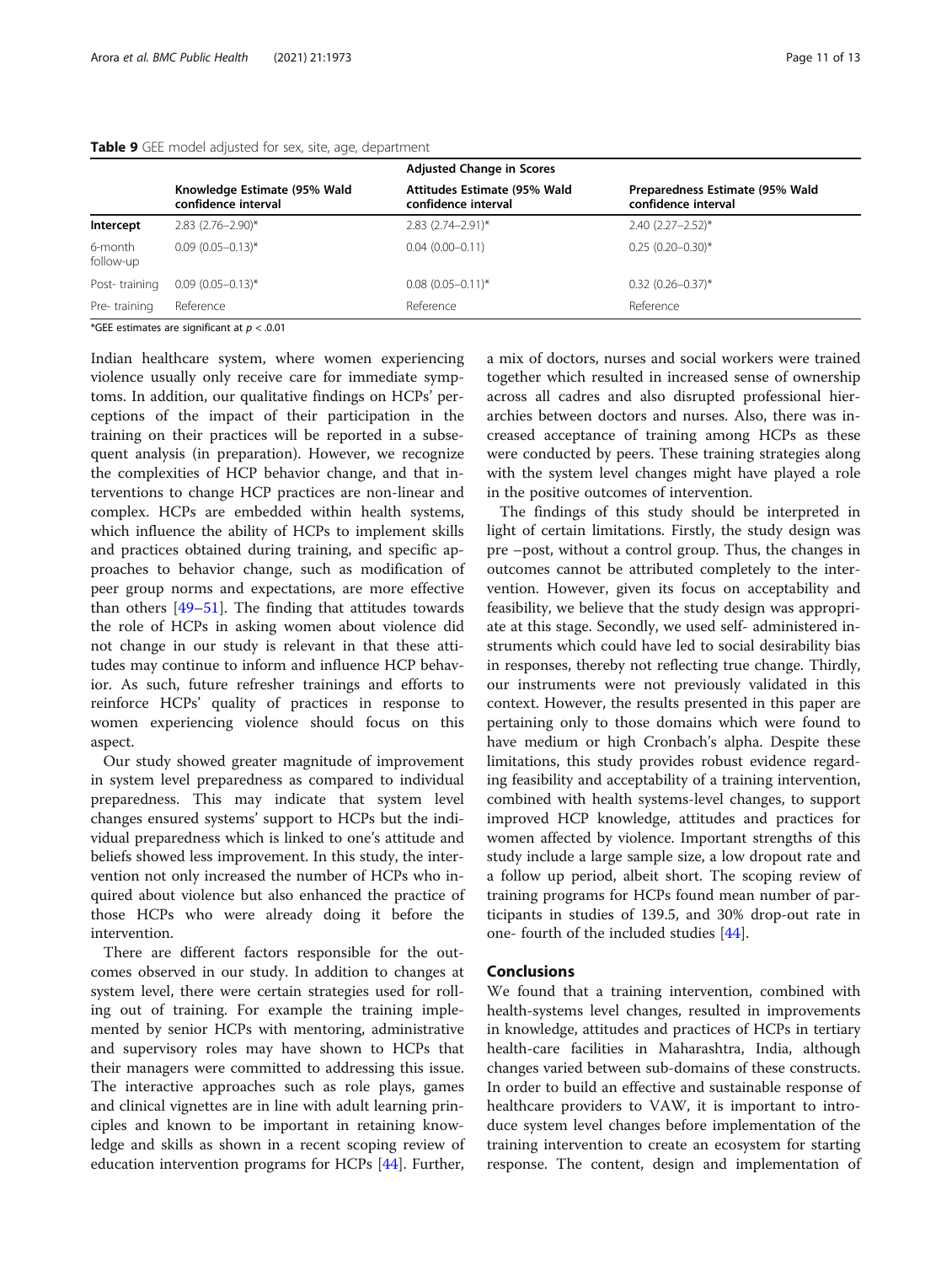<span id="page-11-0"></span>the intervention should be evidence-based, implemented within a healthcare setting with potential for systemslevel changes, and include content not only on identification of abuse and response but also address attitudes, myths, and misconceptions about violence against women. Repeated in-service trainings are required to bring and sustain changes in HCPs' attitude and clinical practice. To conclude, training along with system level changes has the potential to strengthen health systems' response to violence against women.

#### Supplementary Information

The online version contains supplementary material available at [https://doi.](https://doi.org/10.1186/s12889-021-12042-7) [org/10.1186/s12889-021-12042-7.](https://doi.org/10.1186/s12889-021-12042-7)

Additional file 1.

#### Acknowledgements

We would like to acknowledge Prachi Avalaskar and Rajeeta Chavhan for assistance during data collection and Sujata Shirsat for support in data entry.

#### Authors' contributions

CGM and AA developed the Guidelines, Manager's Manual and Clinical Handbook, and conceptualized the approach to implementation science research on these tools. PBD contributed to the Guidelines as a Member of the Steering Group for the Guidelines Development Group. SA conducted data analysis and SRM and SST provided support, feedback and substantive input to data analysis plans. SA drafted the manuscript, and SR, PBD, AA, CGM and SRM all provided substantial critical feedback on the manuscript draft. All authors read and approved the final manuscript.

#### Funding

This project is funded through the Department of Sexual and Reproductive Health and Research, World Health Organization.

#### Availability of data and materials

The datasets used and/or analysed during the current study are available from the corresponding author on reasonable request.

#### **Declarations**

#### Ethics approval and consent to participate

The project was reviewed and approved by Institutional Ethics Committee of CEHAT. We also obtained approval from the Research Project Review Panel [RP2], an independent technical review panel of the HRP (the UNDP/UNFPA/ UNICEF/WHO/World Bank Special Programme of Research, Development and Research Training in Human Reproduction) at the WHO, and the World Health Organization's Ethics Review Committee [ERC], which reviews all human subjects research conducted or supported by WHO. Permission to conduct the study was also obtained from Directorate of Medical Education and Research (DMER), Maharashtra, which is the governing body for tertiary teaching hospitals in Maharashtra. Informed consent was obtained from all participants. The informed consent was translated into the Marathi and informed participants about the measures implemented to ensure confidentiality. The unique ID for matching three levels of questionnaire was stored separately from the registration lists of trainings.

#### Consent for publication

Not applicable.

#### Competing interests

The authors declare that they have no competing interests.

#### Author details

<sup>1</sup> CEHAT – Centre for Enquiry into Health and Allied Themes, Mumbai, India<sup>2</sup><br><sup>2</sup> Department of Sexual and Reproductive Health and Research World Healt <sup>2</sup> Department of Sexual and Reproductive Health and Research, World Health Organization, Geneva, Switzerland.

#### Received: 1 February 2021 Accepted: 18 October 2021 Published online: 01 November 2021

#### References

- 1. Violence against women prevalence estimates, 2018: Global, regional and national prevalence estimates for intimate partner violence against women and global and regional prevalence estimates for non-partner sexual violence against women. Geneva: World Health Organization; 2021.
- 2. Sanz-Barbero B, Barón N, Vives-Cases C. Prevalence, associated factors and health impact of intimate partner violence against women in different life stages. PLoS One. 2019;14(10):e0221049. [https://doi.org/10.1371/journal.](https://doi.org/10.1371/journal.pone.0221049) [pone.0221049.](https://doi.org/10.1371/journal.pone.0221049)
- 3. Ellsberg M, Jansen HA, Heise L, Watts CH, Garcia-Moreno C. Intimate partner violence and women's physical and mental health in the WHO multicountry study on women's health and domestic violence: an observational study. Lancet. 2008;371(9619):1165–72. [https://doi.org/10.1016/S0140-673](https://doi.org/10.1016/S0140-6736(08)60522-X) [6\(08\)60522-X.](https://doi.org/10.1016/S0140-6736(08)60522-X)
- 4. Valladares E, Ellsberg M, Peña R, Högberg U, Persson LA. Physical partner abuse during pregnancy: a risk factor for low birth weight in Nicaragua. Obstet Gynecol. 2002;100(4):700–5. [https://doi.org/10.1016/s0029-7844\(02\)02](https://doi.org/10.1016/s0029-7844(02)02093-8) [093-8](https://doi.org/10.1016/s0029-7844(02)02093-8).
- 5. Pallitto CC, García-Moreno C, Jansen HAFM, Heise L, Ellsberg M, Watts C, et al. Intimate partner violence, abortion, and unintended pregnancy: results from the WHO multi-country study on Women's health and domestic violence. Int J Gynaecol Obstet. 2013;120(1):3–9. [https://doi.org/10.1016/j.](https://doi.org/10.1016/j.ijgo.2012.07.003) [ijgo.2012.07.003.](https://doi.org/10.1016/j.ijgo.2012.07.003)
- Arora S, Deosthali PB, Rege S. Effectiveness of a counselling intervention implemented in antenatal setting for pregnant women facing domestic violence: a pre-experimental study. BJOG Int J Obstet Gynaecol. 2019; 126(S4):50–7. <https://doi.org/10.1111/1471-0528.15846>.
- 7. Campbell JC. Health consequences of intimate partner violence. Lancet. 2002;359(9314):1331–6. [https://doi.org/10.1016/S0140-6736\(02\)08336-8](https://doi.org/10.1016/S0140-6736(02)08336-8).
- 8. International Institute for Population Sciences (IIPS) and ICF. National Family Health Survey (NFHS-4), 2015–16: India. Mumbai: IIPS; 2017.
- 9. Sylaska KM, Edwards KM. Disclosure of intimate partner violence to informal social support network members: a review of the literature. Trauma, Violence, & Abuse. 2014;15(1):3–21. <https://doi.org/10.1177/1524838013496335>.
- 10. Sigalla GN, Mushi D, Meyrowitsch DW, Manongi R, Rogathi JJ, Gammeltoft T, et al. Intimate partner violence during pregnancy and its association with preterm birth and low birth weight in Tanzania: a prospective cohort study. PLoS One. 2017;12(2):e0172540. [https://doi.org/10.1371/journal.pone.017254](https://doi.org/10.1371/journal.pone.0172540) [0](https://doi.org/10.1371/journal.pone.0172540).
- 11. García-Moreno C, Hegarty K, d'Oliveira AFL, Koziol-McLain J, Colombini M, Feder G. The health-systems response to violence against women. Lancet. 2015;385(9977):1567–79. [https://doi.org/10.1016/S0140-6736\(14\)61837-7.](https://doi.org/10.1016/S0140-6736(14)61837-7)
- 12. Aksan HAD, Aksu F. The training needs of Turkish emergency department personnel regarding intimate partner violence. BMC Public Health. 2007;7(1): 350. [https://doi.org/10.1186/1471-2458-7-350.](https://doi.org/10.1186/1471-2458-7-350)
- 13. Deosthali-Bhate P, Rege S, Pal P, Nandi S, Bhatla N, Kashyap A. role of the health sector in addressing intimate partner violence in INDIA. :40.
- 14. Bullock K. Domestic violence training at an inner-city hospital found helpful. J Emerg Nurs. 199;23(4):299–300. [https://doi.org/10.1016/S0099-1](https://doi.org/10.1016/S0099-1767(97)90212-9) [767\(97\)90212-9](https://doi.org/10.1016/S0099-1767(97)90212-9).
- 15. Zakar R, Zakar MZ, Kraemer A. Primary health care physicians' response to the victims of spousal violence against women in Pakistan. Health Care Women Int. 2011;32(9):811–32. [https://doi.org/10.1080/07399332.2011.](https://doi.org/10.1080/07399332.2011.569042) [569042](https://doi.org/10.1080/07399332.2011.569042).
- 16. Djikanovic B, Celik H, Simic S, Matejic B, Cucic V. Health professionals' perceptions of intimate partner violence against women in Serbia: opportunities and barriers for response improvement. Patient Educ Couns. 2010;80(1):88–93. [https://doi.org/10.1016/j.pec.2009.09.028.](https://doi.org/10.1016/j.pec.2009.09.028)
- 17. Davidson LL, Grisso JA, Garcia-Moreno C, Garcia J, King VJ, Marchant S. Training programs for healthcare professionals in domestic violence. Journal of Women's Health & Gender-Based Medicine. 2001;10(10):953–69. [https://](https://doi.org/10.1089/152460901317193530) [doi.org/10.1089/152460901317193530.](https://doi.org/10.1089/152460901317193530)